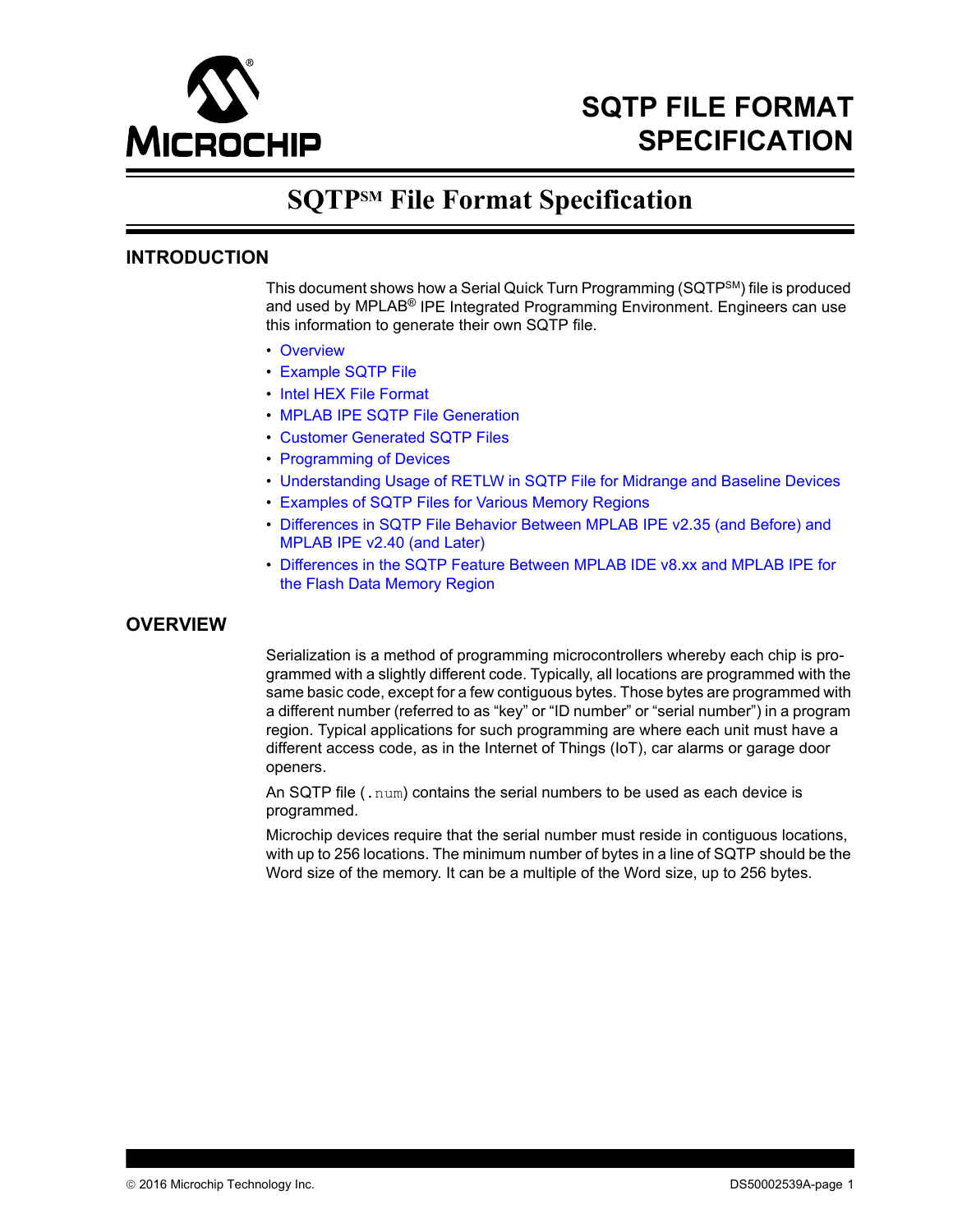## <span id="page-1-0"></span>**EXAMPLE SQTP FILE**

<span id="page-1-1"></span>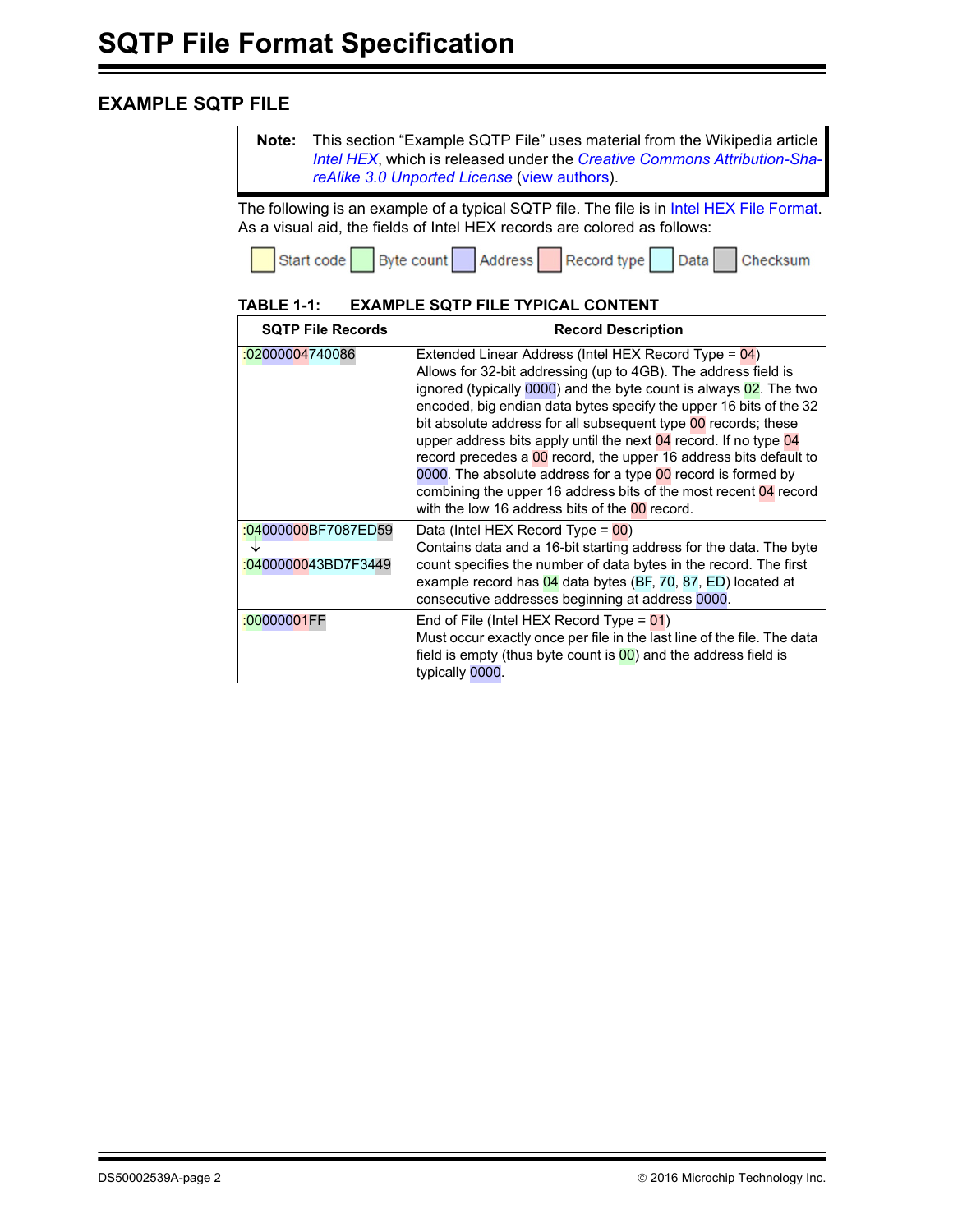## <span id="page-2-0"></span>**INTEL HEX FILE FORMAT**

**Note:** This section "Intel HEX File Format" uses material from the Wikipedia article *[Intel HEX](https://en.wikipedia.org/wiki/Intel_HEX)*, which is released under the *[Creative Commons Attribu](https://en.wikipedia.org/wiki/Wikipedia:Text_of_Creative_Commons_Attribution-ShareAlike_3.0_Unported_License)[tion-ShareAlike 3.0 Unported License](https://en.wikipedia.org/wiki/Wikipedia:Text_of_Creative_Commons_Attribution-ShareAlike_3.0_Unported_License)* ([view authors\)](https://en.wikipedia.org/w/index.php?title=Intel_HEX&action=history).

The SQTP file records (lines of text) conform to Intel® HEX file format. Intel HEX consists of lines of ASCII text that are separated by line feed or carriage return characters, or both. Each text line contains hexadecimal characters that encode multiple binary numbers. The binary numbers may represent data, memory addresses, or other values, depending on their position in the line, and the type and length of the line.

### **File Records**

A record is a line of text that consists of six fields. Each field contains a character and multiple digits in the following order, from left to right:

- **Field 1.** Start Code 1 character This character is an ASCII colon ':'.
- **Field 2.** Byte Count 2 hexadecimal digits These two digits indicate the number of bytes (HEX digit pairs) in the data field. The maximum byte count is 255 (0xFF). For example, 16 (0x10) and 32 (0x20) byte counts are commonly used.
- **Field 3.** Address 4 hexadecimal digits These four digits represent the 16-bit beginning memory address offset of the data. The physical address of the data is computed by adding this offset to a previously established base address. This provides memory addressing beyond the 64-kilobyte limit of 16-bit addresses. The base address, which defaults to zero, can be changed by various types of records. Base addresses and address offsets are always expressed as big endian values.
- **Field 4.** Record Type 2 hexadecimal digits, 00 to 05 These two digits define the meaning of the data field. For SQTP, only three types are used; 00, 01, and 04 (see [Table 1-1\)](#page-1-1).
- **Field 5.** Data a sequence of *n* bytes of data Data is represented by 2*n* hexadecimal digits. Some records omit this field (*n* equals zero). The meaning and interpretation of the data bytes depends on the application.
- **Field 6.** Checksum 2 hexadecimal digits These two digits represent a computed value that is used to verify the record has no errors by ensuring the summation of each of the bytes in the line add up to 0. See [Calculating the Checksum](#page-3-0).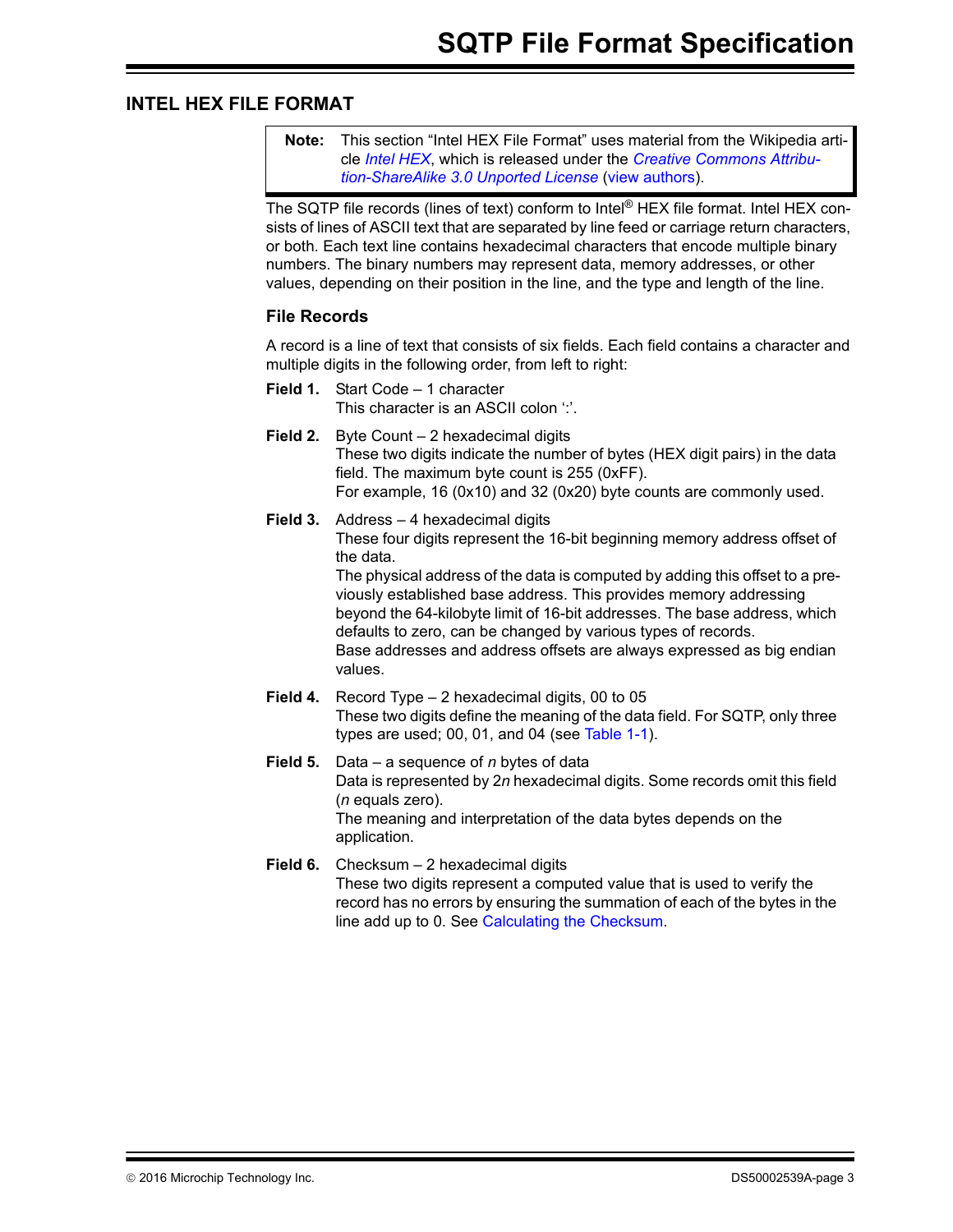## <span id="page-3-0"></span>**Calculating the Checksum**

As mentioned in the format table above, the last two characters represent a checksum of the data in the line. Since the checksum is a two-digit hexadecimal value, it may represent a value of 0 to 255, inclusive.

The checksum is calculated by summing the value of the data on the line, excluding the leading colon and checksum byte itself, and taking its two's complement. For example, consider the line:

#### :0300300002337A1E

Breaking this line into its components:

- Record Length: 03 (3 bytes of data)
- Address: 0030 (the 3 bytes will be stored at 0030, 0031, and 0032)
- Record Type: 00 (normal data)
- Data: 02, 33, 7A
- Checksum: 1E

Taking all the data bytes above, we have to calculate the checksum based on the following hexadecimal values:

 $03 + 00 + 30 + 00 + 02 + 33 + 7A = E2$ 

The two's complement of E2 is 1E which is, as you can see, the checksum value. The two's complement of a number is the value which must be added to the number to reach the value 256 (decimal). That is to say,  $E2 + 1E = 100$ .

You may also calculate the two's complement by subtracting the value from 100h. In other words, 100h - E2h = 1Eh, which is the checksum.

If the value in question is greater than FFh, simply take the part which is less than 100h.

For example, if you want the two's complement of the value 494h, simply drop the leading "4" which leaves you with 94h. The two's complement of 94h is 6Ch.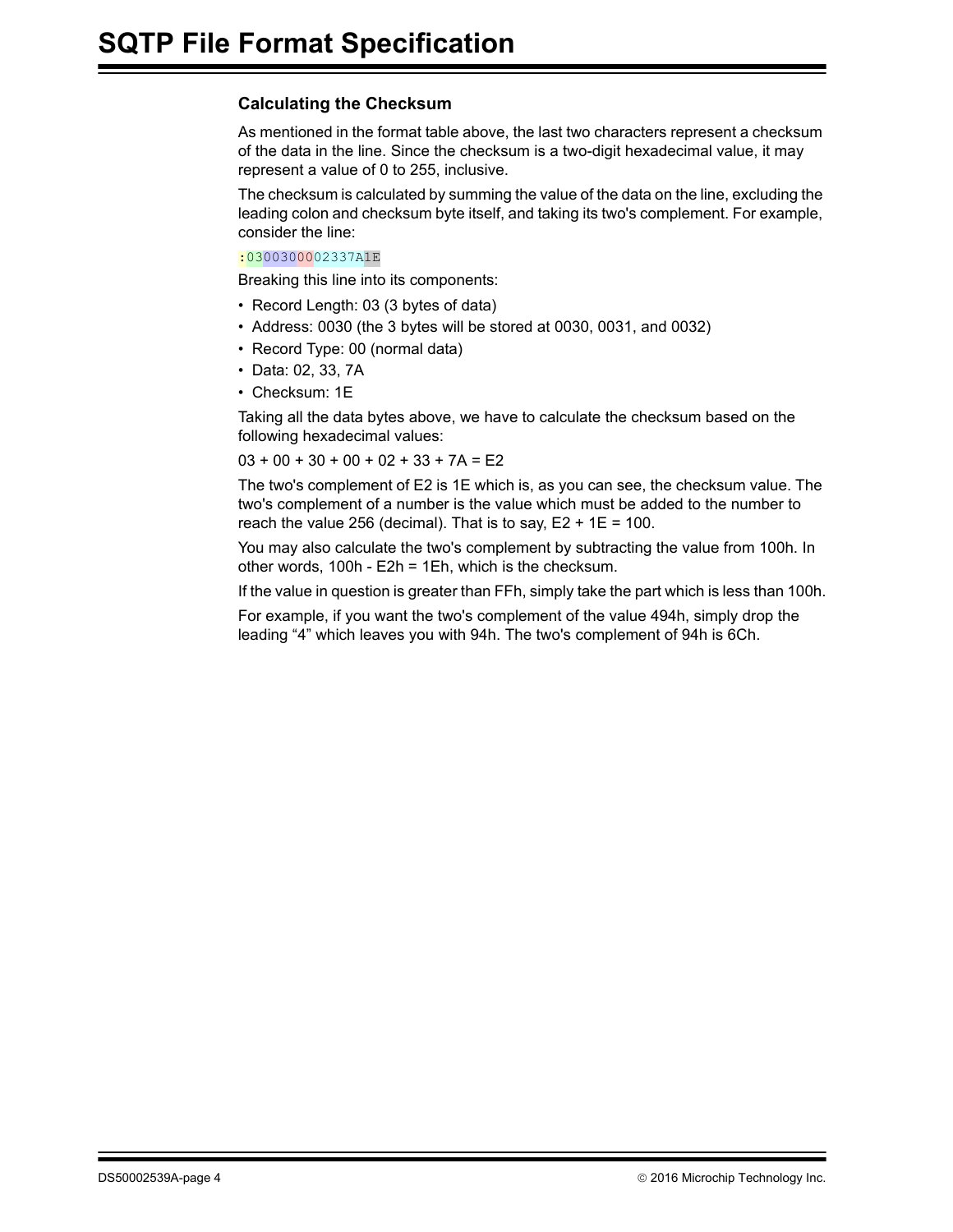## <span id="page-4-0"></span>**MPLAB IPE SQTP FILE GENERATION**

MPLAB IPE can be used to generate an SQTP file.

- 1. Launch MPLAB IPE.
- 2. Select *Settings>Advanced Mode*. In the "Advanced Settings" dialog, enter a password to enable Advanced Mode (the factory default is "microchip"). Click **Log on**.
- 3. Click on the **SQTP** tab on the left side of the window.
- 4. Set up SQTP file generation as described in [Table 1-2](#page-4-1).

<span id="page-4-1"></span>

|  | <b>TABLE 1-2:</b> | <b>MPLAB IPE SQTP SETTINGS</b> |  |
|--|-------------------|--------------------------------|--|
|--|-------------------|--------------------------------|--|

| <b>Setting</b>                                                                                                             | <b>Description</b>                                                                                                                                                                                                                                                                                                                                  | <b>Applies to</b>               |
|----------------------------------------------------------------------------------------------------------------------------|-----------------------------------------------------------------------------------------------------------------------------------------------------------------------------------------------------------------------------------------------------------------------------------------------------------------------------------------------------|---------------------------------|
| <b>Generation Method:</b>                                                                                                  |                                                                                                                                                                                                                                                                                                                                                     |                                 |
| Random                                                                                                                     | Select this option to generate unique, random numbers for each<br>part.<br>There is no guarantee that the numbers will be non-repeating.<br>However, the probability of such an occurrence is infinitesimally<br>small for a reasonably large field.                                                                                                | <b>SQTP Field</b><br>5. Data    |
| Pseudo Ran-<br>dom<br>Seed Value<br>(Hex):                                                                                 | Select this option to generate a pseudo-random set of<br>non-repeating numbers based on the Hex value you enter in the<br>Seed Value field.<br>Pseudo-random sequences are, by definition, non-repeating<br>until all possible values are used.                                                                                                     | <b>SQTP Field</b><br>5. Data    |
| Sequential<br><b>Start Value</b><br>(Hex):<br>Increment<br>(Hex):                                                          | Select this option to generate sequential numbers based on the<br>starting value specified and incrementing each number by the<br>amount specified.<br>The least significant digit is in the lowest memory location. The<br>increment value must be between 1 and 255. Numbers are<br>always in hexadecimal format, not in BCD or any other format. | <b>SQTP Field</b><br>5. Data    |
| <b>Start Address</b><br>(Hex)                                                                                              | Enter the starting address (in Hex) for the serial number.                                                                                                                                                                                                                                                                                          | <b>SQTP Field</b><br>3. Address |
| Number of bytes<br>(Dec)                                                                                                   | Enter the size of the serial number (in decimal).<br>Make sure a large enough serial number is specified for the<br>number of parts planned to program using this file.                                                                                                                                                                             | <b>SQTP Field</b><br>5. Data    |
| Number of parts<br>(Dec)                                                                                                   | Enter the number of parts to be programmed using this file.                                                                                                                                                                                                                                                                                         | <b>SQTP Field</b><br>5. Data    |
| Generate                                                                                                                   | Click Generate to create the SQTP (. num) file.                                                                                                                                                                                                                                                                                                     |                                 |
| Location:                                                                                                                  |                                                                                                                                                                                                                                                                                                                                                     |                                 |
| Program Mem-<br>ory, EEPROM,<br><b>Auxiliary Mem-</b><br>ory,<br>User ID Mem-<br>ory,<br>Boot Memory,<br><b>Flash Data</b> | Select this option to load the SQTP number in the selected<br>memory                                                                                                                                                                                                                                                                                | Memories to program             |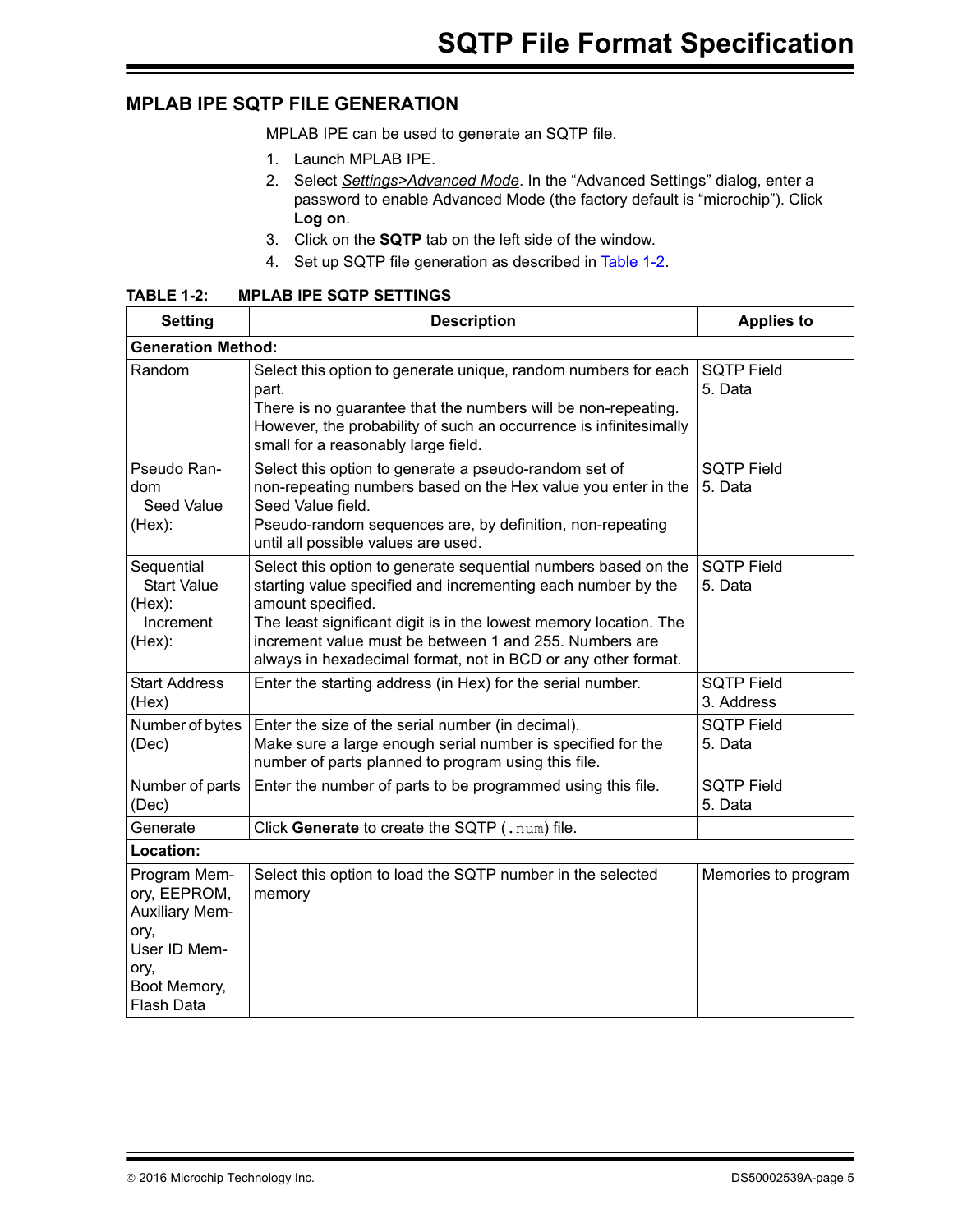## **TABLE 1-2: MPLAB IPE SQTP SETTINGS (CONTINUED)**

| <b>Access Method:</b> |                                                                                                                                                                                                                                                                                              |                                                                                 |
|-----------------------|----------------------------------------------------------------------------------------------------------------------------------------------------------------------------------------------------------------------------------------------------------------------------------------------|---------------------------------------------------------------------------------|
| <b>RETLW</b>          | Select this option to use a series of RETLW (Return Literal W)<br>instructions with the serial number bytes as the literal data.<br>This selection is ignored if not applicable to the device chosen.<br>See Understanding Usage of RETLW in SQTP File for Midrange<br>and Baseline Devices. | 8-bit devices                                                                   |
| Raw Data              | Select this option to use the raw data. This is used for most<br>devices.                                                                                                                                                                                                                    | All $\mathsf{PIC}^{\circledast}$ and ds $\mathsf{PIC}^{\circledast}$<br>devices |
| Format for PSV        | If the Raw Data option is selected, selecting Format for PSV<br>formats SQTP data to make it compatible with PSV (Program<br>Space Visibility).                                                                                                                                              | PIC24, dsPIC<br>devices                                                         |

## <span id="page-5-0"></span>**CUSTOMER GENERATED SQTP FILES**

You can develop and use your own numbering scheme as long as it follows these guidelines:

- The number length should be determined from the native memory size of the device to be programmed and number of contiguous locations (up to 256 locations).
- Your file is in the format shown in [Example SQTP File.](#page-1-0)

For examples of MPLAB IPE generated SQTP files, see [Examples of SQTP Files for](#page-9-0)  [Various Memory Regions](#page-9-0).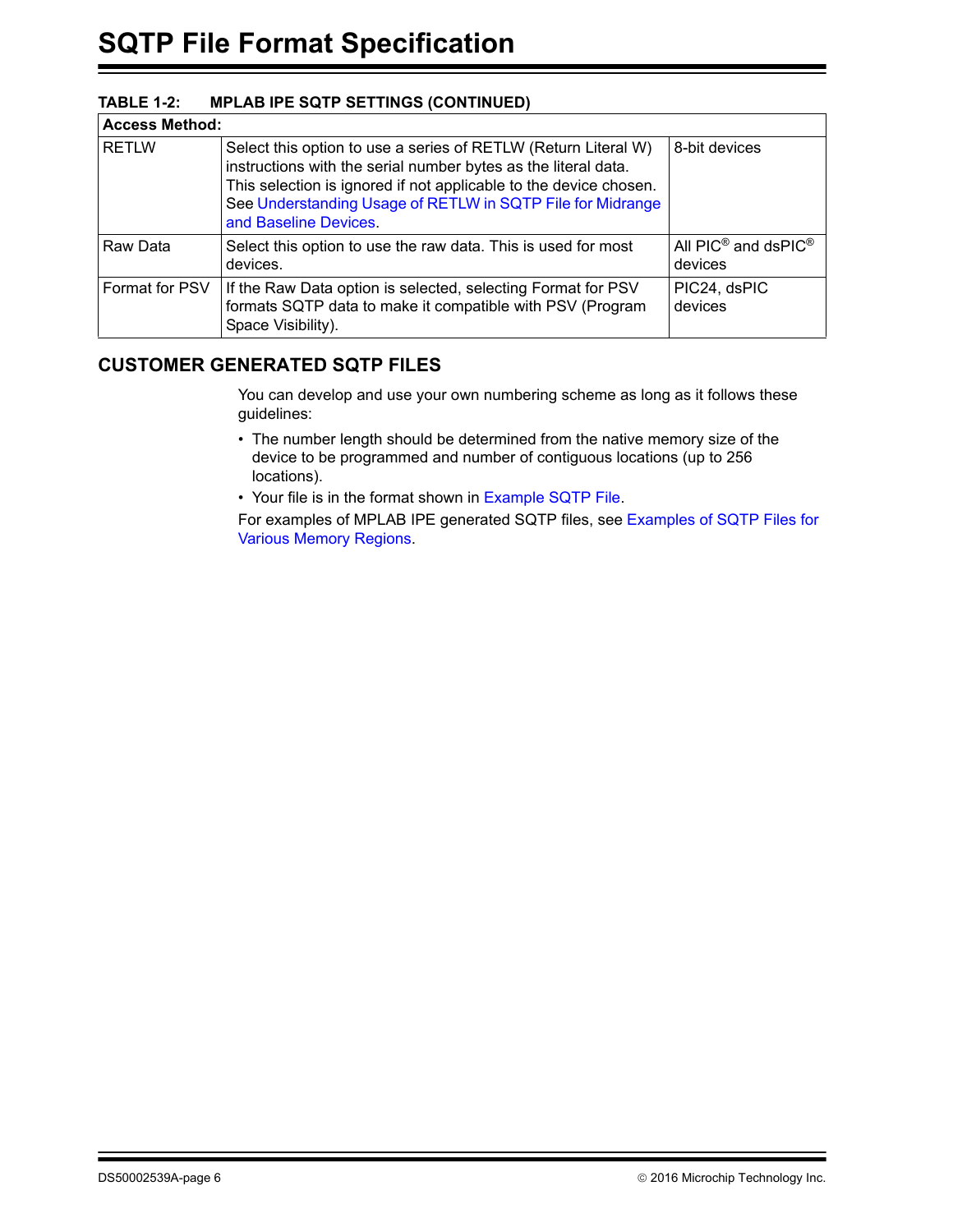## <span id="page-6-0"></span>**PROGRAMMING OF DEVICES**

Once the SQTP file has been produced, load the file into MPLAB IPE ([Figure 1-2](#page-4-1)). Then MPLAB IPE will program the first device with basic code (including Configuration bits) and the first serial number from the SQTP file. Next it will program the second device with basic code and the second serial number. This will continue until the end of the SQTP file or number of devices to be programmed is reached. Then, depending on the settings under the Settings button, SQTP section [\(Figure 1-2\)](#page-6-1), programming will halt or continue at the top of the file.

### **FIGURE 1-1: MPLAB IPE OPERATE - SQTP FILE SELECTION**

|                      | Select Device and Tool |                                                                                                                                                                                                      |             | Results                                           |                                |
|----------------------|------------------------|------------------------------------------------------------------------------------------------------------------------------------------------------------------------------------------------------|-------------|---------------------------------------------------|--------------------------------|
| O Operate            | Family:<br>Device:     | <b>All Families</b><br>۰<br>PIC32MX470F512L<br>۰                                                                                                                                                     | Apply       | CP=OFF Checksum:<br>Checksum:                     | F7E2618A<br>F7E2618A           |
| <b>O</b> Power       | Tool:                  | Real ICE S.No : DEFAULT<br>JTAG Driver Board                                                                                                                                                         | Connect     | Pass Count:<br>Fail Count:<br><b>Total Count:</b> | I٥<br>10<br>$ 0\rangle$        |
| <b>Memory</b>        |                        | Program<br><b>B</b> Erase                                                                                                                                                                            | <b>Read</b> | $\overline{\mathbf{v}}$ Verify                    | Blank Check                    |
| <b>C</b> Environment |                        | Source: C:\Users\c08227\MPLABXProjects\PIC32MX470F512L.X\dist\default\production\PIC32MX470F512L.X.production.hex<br>SQTP: C:\Users\c08227\MPLABXProjects\PIC32MX470F512L.X\PIC32MX470F512L_SQTP.num |             |                                                   | <b>Browse</b><br><b>Browse</b> |
| $\bullet$ sq $TP$    | Output                 |                                                                                                                                                                                                      |             |                                                   |                                |

## <span id="page-6-1"></span>**FIGURE 1-2: MPLAB IPE SETTINGS - SQTP SECTION**

| C Environment            | Display the next SQTP sequence in the output window                                 |                          |
|--------------------------|-------------------------------------------------------------------------------------|--------------------------|
|                          | Programming Method<br>◎ Apply Vpp before Vdd (Recommended) ● △ Apply Vdd before Vpp |                          |
|                          |                                                                                     |                          |
| SQTP                     | Diagnostics<br>OFF<br>Logging Level:<br>$\overline{\phantom{a}}$                    |                          |
|                          |                                                                                     |                          |
|                          | Log File:<br>C:\Users\c08227<br>$\cdots$                                            |                          |
| <b>O</b> Production Mode | <b>Special Memory Regions</b>                                                       |                          |
|                          | Program Calibration Memory<br>Program/Read User OTP                                 | $\overline{\phantom{a}}$ |
|                          | Status                                                                              |                          |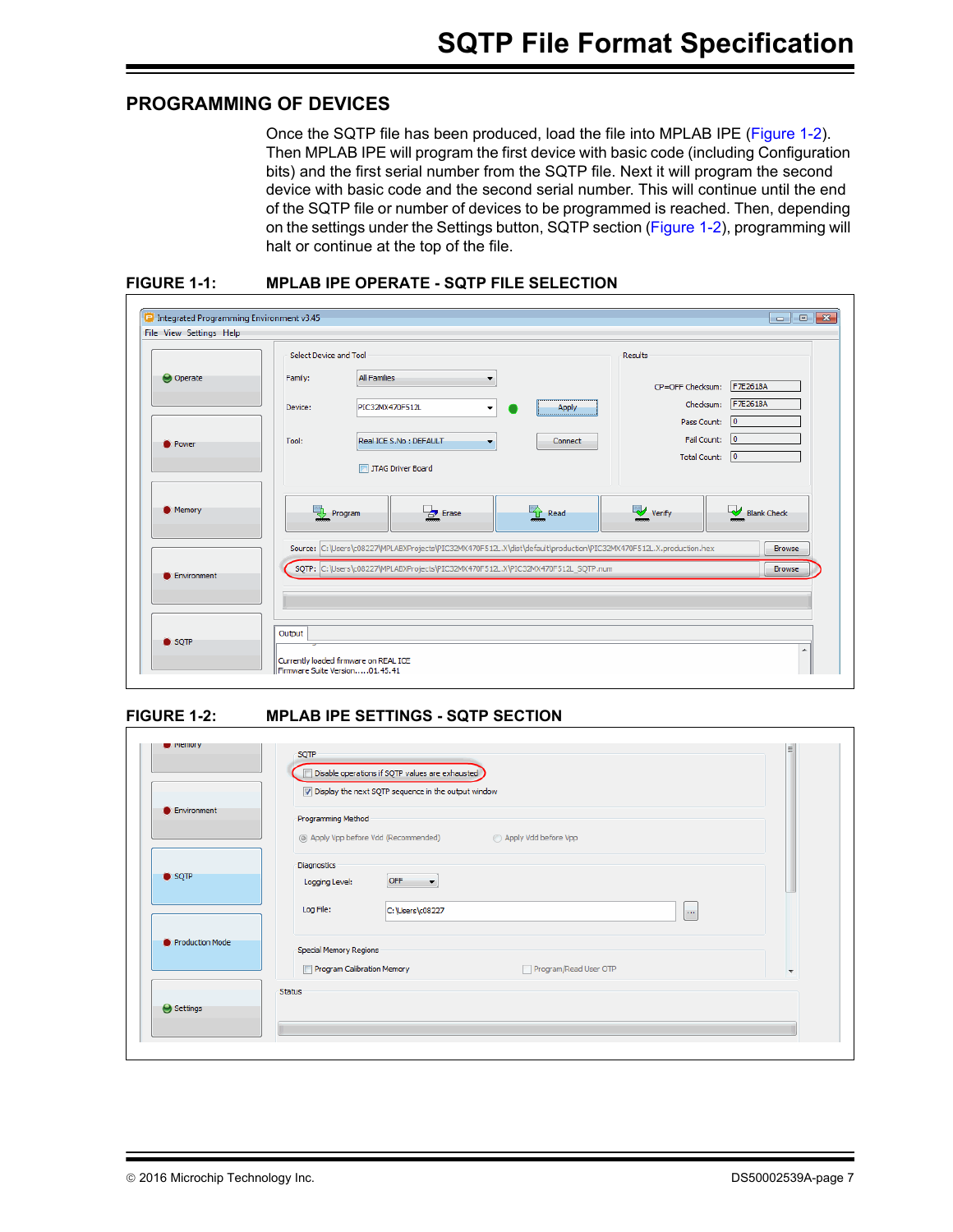## <span id="page-7-0"></span>**UNDERSTANDING USAGE OF RETLW IN SQTP FILE FOR MIDRANGE AND BASELINE DEVICES**

For midrange and baseline families of devices, the serial number must reside in contiguous locations, with up to 256 locations used. These locations must be coded in the finished product as RETLW *NN*, where *NN* = 8-bit random code. In MPLAB IPE, you would select "RETLW" under "Access Method" on the SQTP tab.

The first example presented is an implementation of a table in the program memory of baseline devices. Baseline devices use Harvard architecture, in which the program memory is separate from data memory.

All instructions operate on data that is fetched from the register file or data memory. Since there are no instructions to read from, or write to, the program memory, simply storing data Words in program memory is of no use. There is, however, a simple and elegant way to implement constant tables in the program memory by using the RETLW instruction. This instruction returns from a subroutine, as well as loads an 8-bit constant into the W register.

The following example shows how to get a byte of "serial information" from the table stored at location 0h.

In the SQTP file, the record would be  $(RETLW = 08h)$ :

:16000000 01 08 02 08 03 08 04 08 05 08 06 08 07 08 08 08 86

Programmed into the device with the application:

```
ORG 0 ; store serial numbers
RETLW 01h
RETLW 02h
RETLW 03h
RETLW 04h
RETLW 05h
RETLW 06h
RETLW 07h
RETLW 08h ;end of serial numbers
•
•
main prog ORG XYZ ; This is main program
•
•
MOVLW byte_num ;byte_num = 0 for 1st byte
CALL get_1byte;
•
•
get 1byte MOVWF PC ; write W to program counter
                    ;W = offset = 0 for 1st byte
                   ; end of get 1byte subroutine
•
•
END
```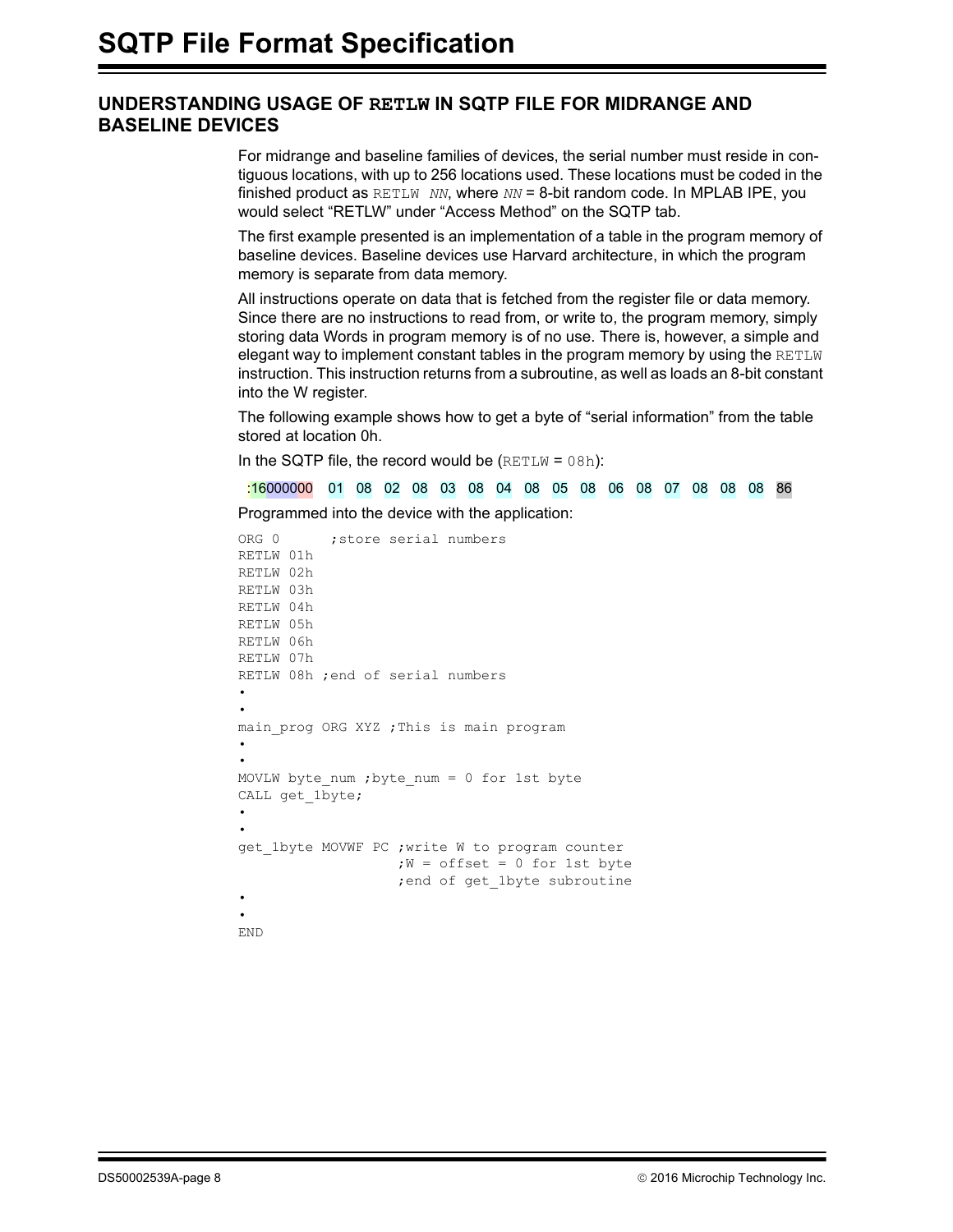The second example shows how a serial number may reside at a location other than 0h (0000).

```
main prog ORG XYZ ;This is main program
•
•
MOVLW byte num ; byte num = 0 for 1st byte
CALL get_1byte;
•
•
get_1byte ADDWFPC ;W = offset
RETLW 01h ;
RETLW 02h ;
RETLW 03h ;
RETLW 04h ;
RETLW 05h ;
RETLW 06h ;
RETLW 07h ;
RETLW 08h ;end of serial numbers
•
•
END
```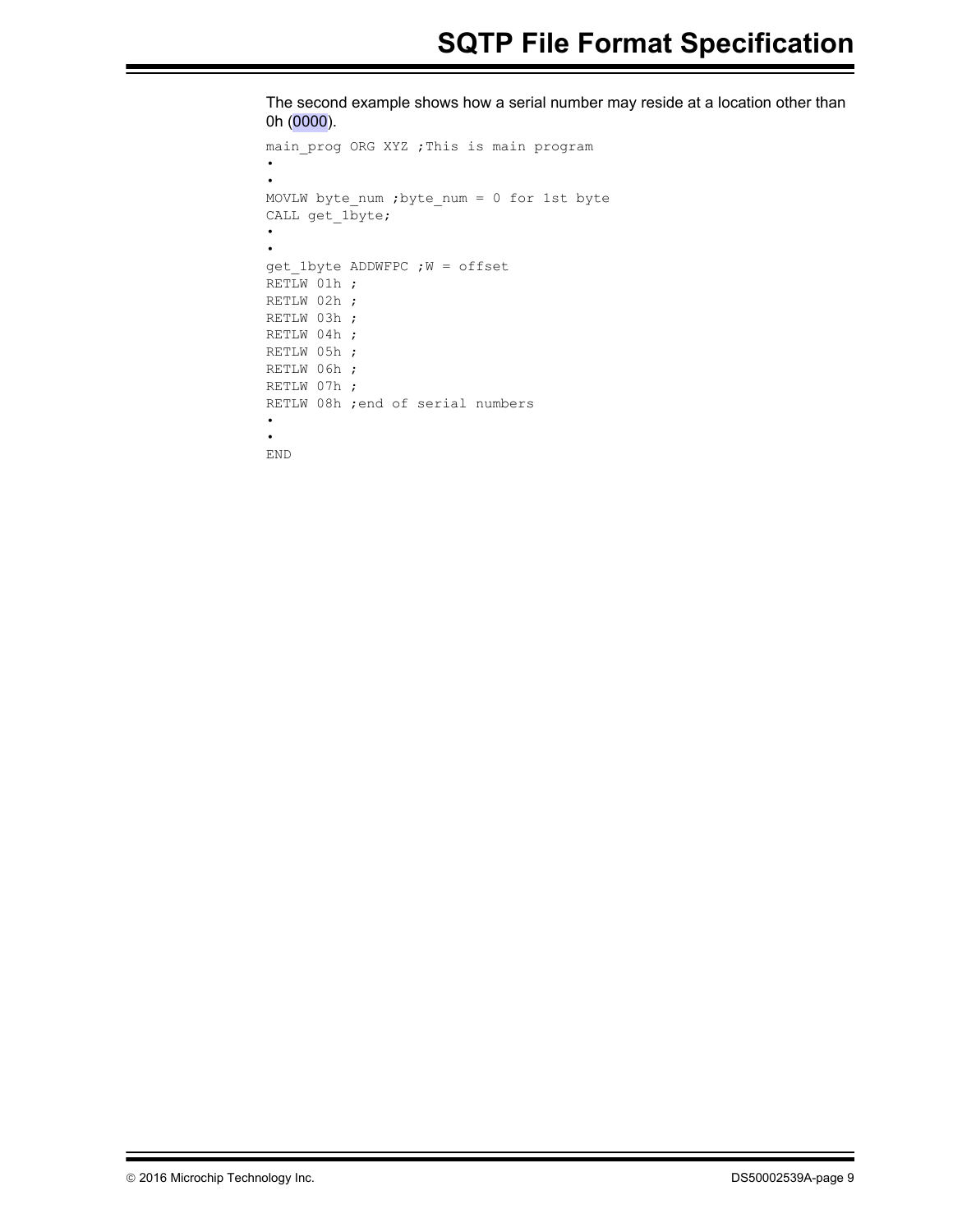## <span id="page-9-0"></span>**EXAMPLES OF SQTP FILES FOR VARIOUS MEMORY REGIONS**

Examples of various memory regions are provided for different devices and settings.

| <b>Memory Region</b>    | <b>Device</b>     | <b>SQTP settings</b>                                                                                                        | <b>Generated SQTP file</b>                                                                                                                        |
|-------------------------|-------------------|-----------------------------------------------------------------------------------------------------------------------------|---------------------------------------------------------------------------------------------------------------------------------------------------|
|                         | PIC18F1220        | Sequential increment:1<br>Start Address: 0x0<br>Number of bytes: 2<br>Number of parts: 5<br>Access RETLW (0C): Yes          | :04000000000C000CE4<br>:04000000010C000CE3<br>:04000000020C000CE2<br>:04000000030C000CE1<br>:04000000040C000CE0<br>:00000001FF                    |
| Program Memory          | PIC32MX360F512L   | Sequential increment: 1<br>Start Address:0x1D000000<br>Number of bytes: 4<br>Number of parts: 5<br><b>Access RETLW: NA</b>  | :02000004740086<br>:040000000000000FC<br>:0400000001000000FB<br>:0400000002000000FA<br>:0400000003000000F9<br>:0400000004000000F8<br>:00000001FF  |
| User ID                 | PIC12F1501        | Random values: Yes<br>Start Address: 0x8000<br>Number of bytes: 2<br>Number of parts: 5<br>Access RETLW (34): Yes           | :020000040001F9<br>:040000007E34CF340E<br>:040000009034C5348E<br>:040000000B34113468<br>:04000000F234F334CE<br>:040000001C346834A4<br>:00000001FF |
|                         | PIC32MX360F512L   | Sequential increment: 1<br>Start Address: 0x1FC02FF0<br>Number of bytes: 4<br>Number of parts: 5<br><b>Access RETLW: NA</b> | :020000047F007B<br>:04BFC000000000007D<br>:04BFC000010000007C<br>:04BFC000020000007B<br>:04BFC000030000007A<br>:04BFC0000400000079<br>:00000001FF |
| <b>Auxiliary Memory</b> | dsPIC33EP256MU806 | Sequential increment: 1<br>Start Address: 0x7FC000<br>Number of bytes: 4<br>Number of parts: 5<br>Access RETLW: NA          | :0200000401FFFA<br>:040000000000000FC<br>:0400000001000000FB<br>:0400000002000000FA<br>:0400000003000000F9<br>:0400000004000000F8<br>:00000001FF  |
| <b>Boot Memory</b>      | PIC32MX110F016B   | Random values: Yes<br>Start Address: 0x1FC00000<br>Number of bytes: 4<br>Number of parts: 5<br><b>Access RETLW: NA</b>      | :020000047F007B<br>:0400000039268EC748<br>:040000001FB777E2CD<br>:04000000031E7E3D20<br>:04000000D56F64E272<br>:04000000F993C2A707<br>:00000001FF |

## **TABLE 1-3: SQTP FILE EXAMPLES BY MEMORY REGION**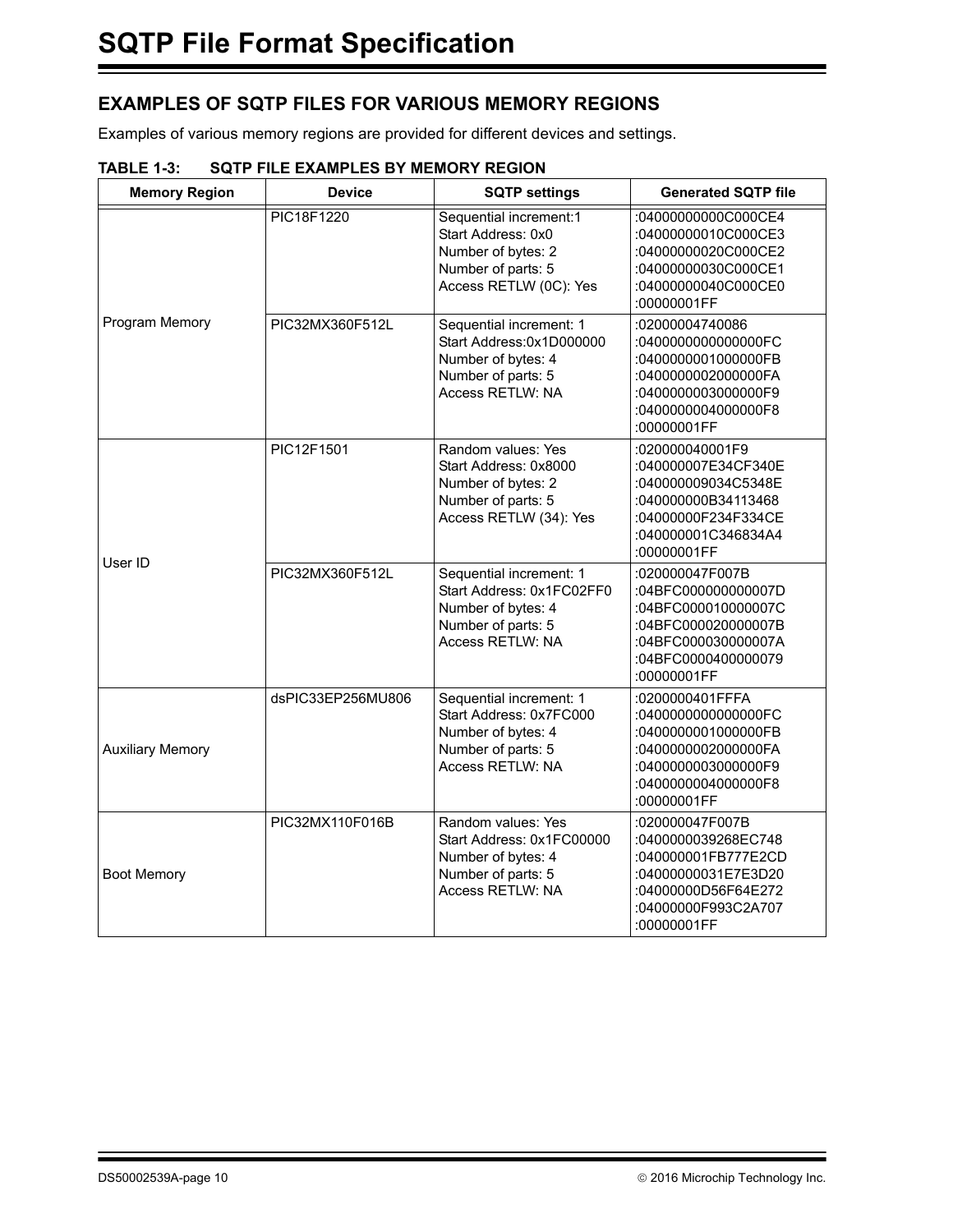| <b>Memory Region</b> | <b>Device</b> | <b>SQTP settings</b>                                                                                                 | <b>Generated SQTP file</b>                                                                                                    |
|----------------------|---------------|----------------------------------------------------------------------------------------------------------------------|-------------------------------------------------------------------------------------------------------------------------------|
|                      | PIC12F1840    | Sequential increment: 1<br>Start Address: 0x0<br>Number of bytes: 2<br>Number of parts: 5<br><b>Access RETLW: NA</b> | :020000040000FA<br>:02F0000000000E<br>:02F0000001000D<br>:02F0000002000C<br>:02F0000003000B<br>:02F0000004000A<br>:00000001FF |
| EEPROM               | PIC18F1220    | Sequential increment: 1<br>Start Address: 0x0<br>Number of bytes: 2<br>Number of parts: 5<br><b>Access RETLW: NA</b> | :0200000400F00A<br>:020000000000FE<br>:020000000100FD<br>:020000000200FC<br>:020000000300FB<br>:020000000400FA<br>:00000001FF |

| SQTP FILE EXAMPLES BY MEMORY REGION (CONTINUED)<br><b>TABLE 1-3:</b> |  |
|----------------------------------------------------------------------|--|
|----------------------------------------------------------------------|--|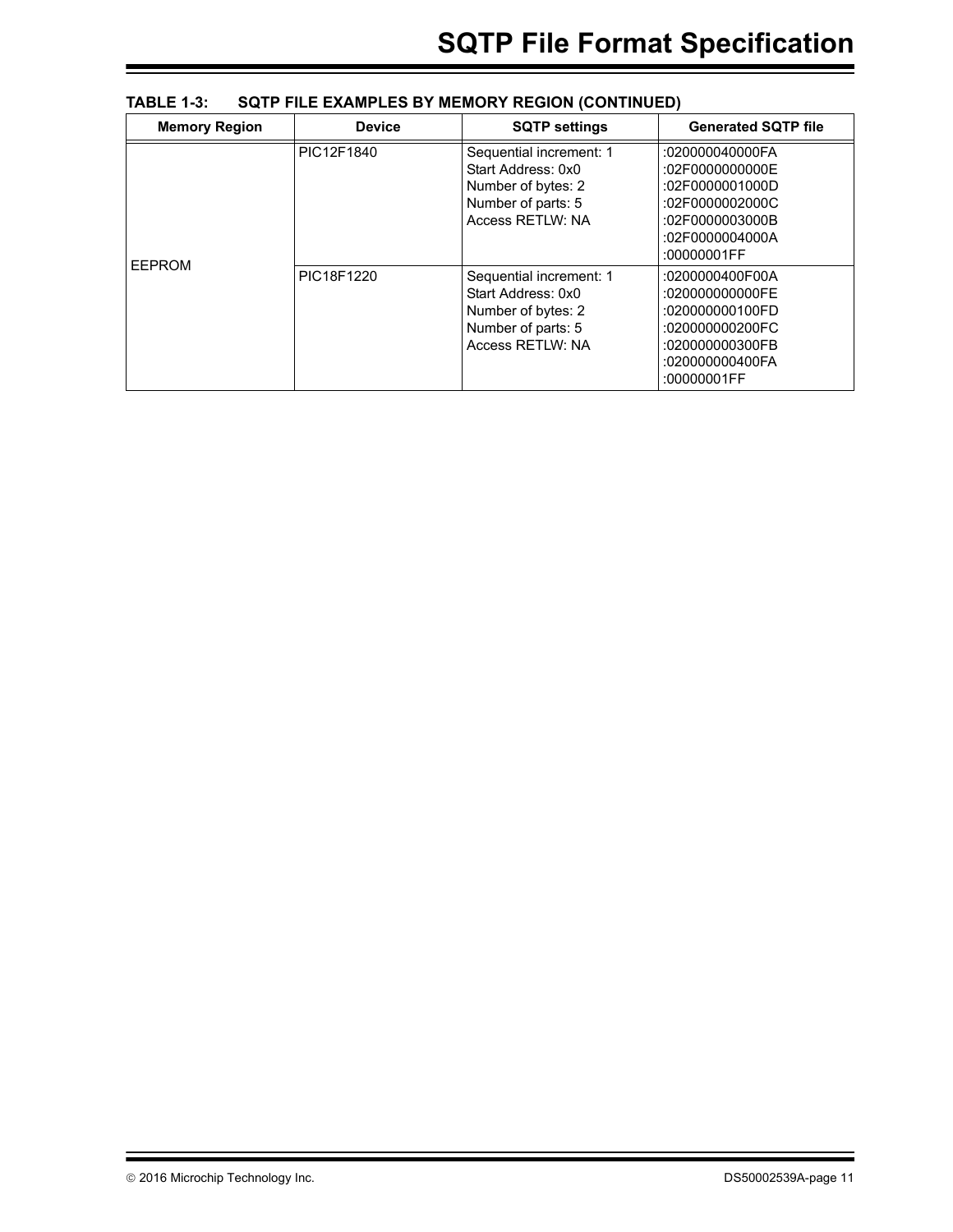## <span id="page-11-0"></span>**APPENDIX A: DIFFERENCES IN SQTP FILE BEHAVIOR BETWEEN MPLAB IPE v2.35 (and Before) AND MPLAB IPE v2.40 (and Later)**

In MPLAB IDE v8, the SQTP file generated for PIC32 MCUs correctly follows Intel HEX file format. However, when the file is loaded back into the IDE, the bytes are swapped. This is a bug.

When MPLAB IPE was created (along with the next-generation IDE, MPLAB X IDE), it was decided to keep the behavior of MPLAB IDE v8 in MPLAB IPE as many customers had established work-arounds for this behavior. This continued up to v2.35.

In MPLAB IPE v2.40 it was decided to fix the original bug from MPLAB IDE v8 and offer an option to not swap the bytes. So you may now select 32-bit byte order (12345678) or 16-bit byte order (56781234) for PIC32 MCUs. This behavior will continue for following versions of MPLAB IPE.

## **Example**

An SQTP file for PIC32MX110F016B with the settings shown in [Figure 1](#page-11-1) is generated.

|                      | <b>SQTP Settings</b><br><b>Generation Method</b> |                       |                 |
|----------------------|--------------------------------------------------|-----------------------|-----------------|
| Operate              | Random                                           |                       |                 |
|                      | <b>Pseudo Random</b>                             |                       |                 |
| <b>O</b> Power       | Seed Value (Hex) :                               | Start Address(Hex):   | 1D000000        |
|                      | Sequential<br>Start Value (Hex): 12345678        | Number of bytes(Dec): | $\vert 4 \vert$ |
|                      |                                                  | Number of parts(Dec): | 10              |
| Memory               | Increment (Hex):<br>$\vert$ 1                    |                       |                 |
|                      |                                                  |                       | Generate        |
| <b>C</b> Environment |                                                  |                       |                 |
|                      | Location                                         | <b>Access Method</b>  |                 |
|                      |                                                  |                       |                 |
| $\Theta$ sqTP        | O Program Memory<br>User ID Memory               |                       |                 |
|                      | <b>EEPROM</b><br><b>Boot Memory</b>              | RETLW                 | @ Raw Data      |

## <span id="page-11-1"></span>**FIGURE 1: MPLAB® IPE SQTP OPTIONS**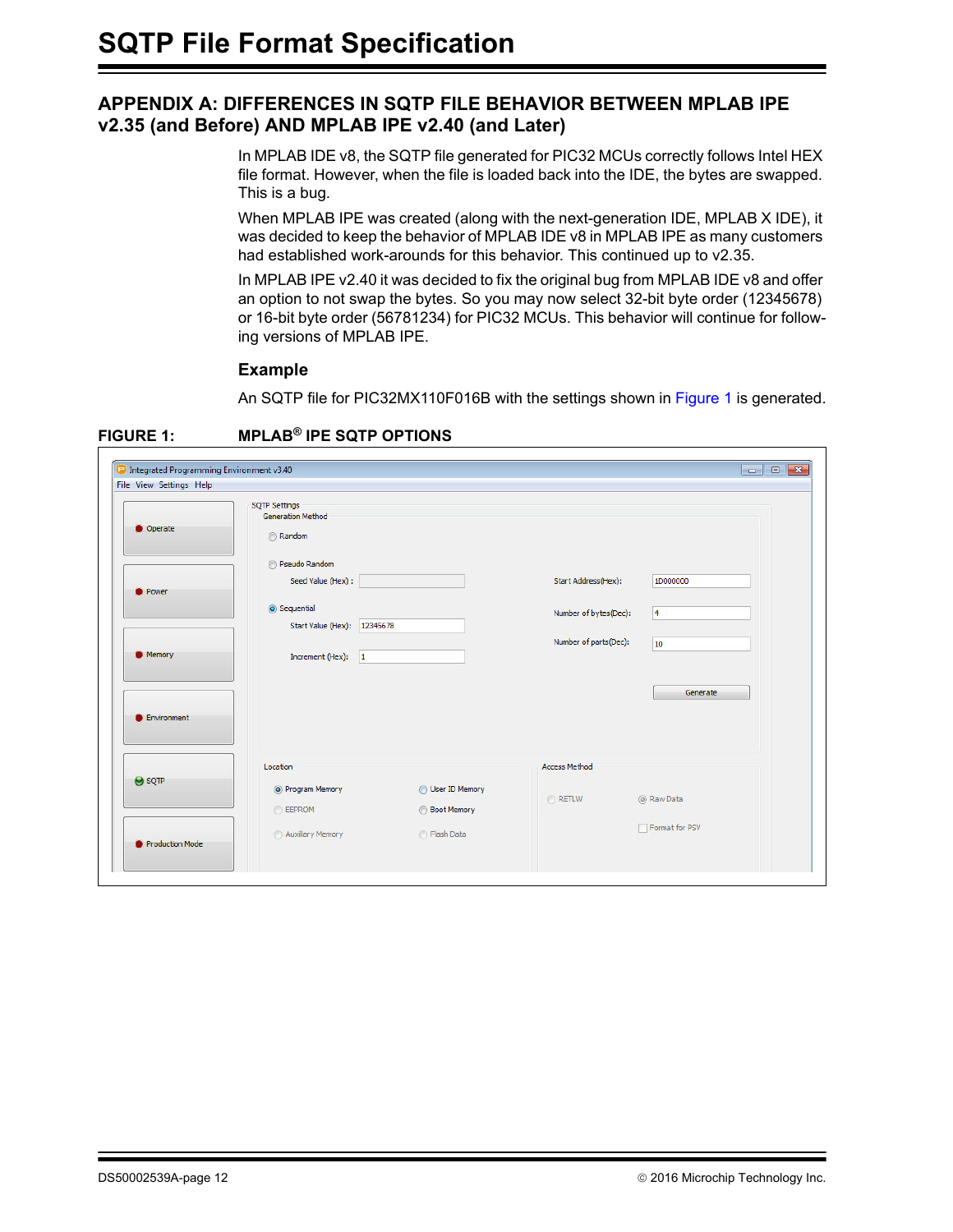When the SQTP file is loaded into MPLAB IDE v8, the resulting memory view is shown in [Figure 2.](#page-12-0) When the SQTP file is loaded into MPLAB IPE v2.35 or lower, the memory view is as shown in [Figure 3.](#page-12-1) When the SQTP file is loaded into MPLAB IPE v2.40 or higher, the 32-bit byte order the memory view is shown in [Figure 4](#page-12-2).

#### <span id="page-12-0"></span>**FIGURE 2: MPLAB IDE v8 MEMORY VIEW**

| 1D00 0000              |                                            | 56781234 FFFFFFFF FFFFFFFF FFFFFFFF |                                        |                                             | 4. xV |  |
|------------------------|--------------------------------------------|-------------------------------------|----------------------------------------|---------------------------------------------|-------|--|
| 1D00 0010              | <b>REEEEEEEE</b>                           | FFFFFFFF FFFFFFFF                   |                                        | FFFFFFFFF                                   |       |  |
| 1D00 0020              | FFFFFFFF                                   | FFFFFFFFF                           | FFFFFFFFF                              | FFFFFFFFF                                   |       |  |
| 1D00 0030              | FFFFFFFFF                                  | FFFFFFFFF                           | FFFFFFFFF                              | FFFFFFFFF                                   |       |  |
| 1D00 0040              | FFFFFFFFF                                  | FFFFFFFFF                           | <b>FFFFFFFFF</b>                       | FFFFFFFFF                                   |       |  |
| LBAA AAFA<br>Data View | <b>WIL WIL WIL WIL WIL WIL WIL WIL WIL</b> | and are and are and are             | <b><i><u><u>BRANDAMENT</u></u></i></b> | <b><i><u><u><u>mmmmmmm</u>m</u></u></i></b> |       |  |

### <span id="page-12-1"></span>**FIGURE 3: MPLAB IPE v2.35 OR BEFORE MEMORY VIEW**

| Address   |                 |                  | 8                | ◡                |                          |
|-----------|-----------------|------------------|------------------|------------------|--------------------------|
| 1D00_0000 | 56781234        | FFFFFFFF         | FFFFFFFF         | FFFFFFFF         | ۸                        |
| 1D00_0010 | <b>FFFFFFFF</b> | FFFFFFFF         | FFFFFFFF         | <b>FFFFFFFFF</b> | <b>CONTRACTOR</b><br>ست  |
| 1D00_0020 | FFFFFFFF        | FFFFFFFF         | <b>FFFFFFFFF</b> | FFFFFFFF         |                          |
| 1D00_0030 | FFFFFFFF        | FFFFFFFF         | <b>FFFFFFFFF</b> | <b>FFFFFFFFF</b> |                          |
| 1D00_0040 | FFFFFFFF        | <b>FFFFFFFFF</b> | <b>FFFFFFFFF</b> | FFFFFFFF         | $\overline{\phantom{a}}$ |

#### <span id="page-12-2"></span>**FIGURE 4: MPLAB IPE v2.40 OR LATER MEMORY VIEW**

| <b>Address</b> |                  | 4                | 8                | ◡                |                          |
|----------------|------------------|------------------|------------------|------------------|--------------------------|
| 1D00_0000      | 12345678         | <b>FFFFFFFFF</b> | <b>FFFFFFFFF</b> | <b>FFFFFFFFF</b> | ▲                        |
| 1D00 0010      | <b>FFFFFFFFF</b> | <b>FFFFFFFFF</b> | <b>FFFFFFFFF</b> | <b>FFFFFFFF</b>  | _<br>--                  |
| 1D00_0020      | FFFFFFFF         | FFFFFFFF         | FFFFFFFF         | <b>FFFFFFFFF</b> |                          |
| 1D00 0030      | FFFFFFFF         | FFFFFFFF         | <b>FFFFFFFFF</b> | <b>FFFFFFFFF</b> |                          |
| 1D00_0040      | <b>FFFFFFFFF</b> | FFFFFFFF         | <b>FFFFFFFFF</b> | <b>FFFFFFFFF</b> | $\overline{\phantom{0}}$ |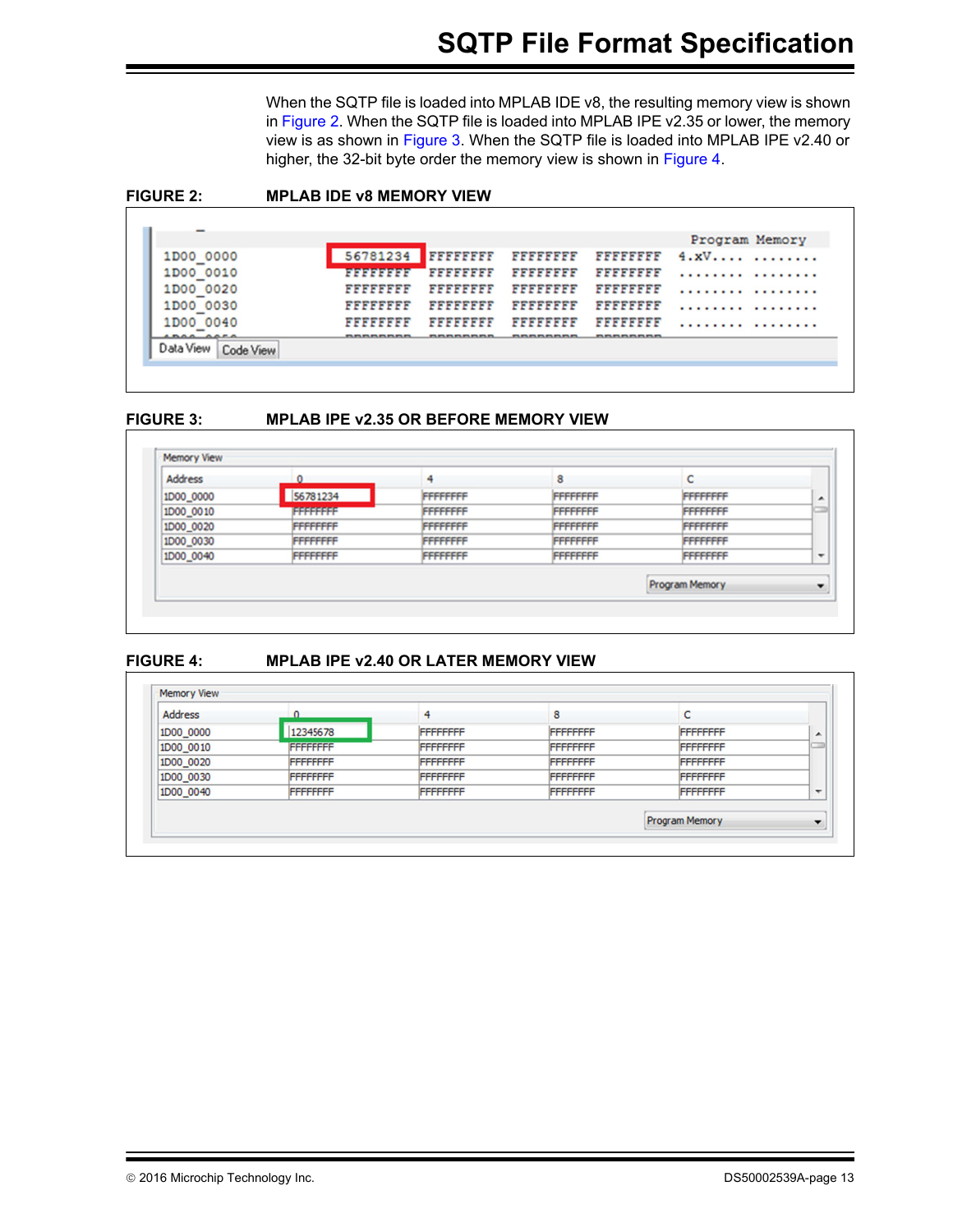## **Note to New Users**

Do not use the SQTP feature for PIC32 devices in MPLAB IDE v8.

### **Note to Existing MPLAB IDE Users**

Please use MPLAB IPE to generate your SQTP file. You will be able to select the byte order for your file on **Generate**.

### **FIGURE 5: BYTE ORDER SELECTION**

| Choose byte grouping                                                  | $\Sigma$     |
|-----------------------------------------------------------------------|--------------|
| Please choose the byte order grouping to load the selected SQTP file. |              |
| 32-bit byte order (i.e. 12345678)                                     |              |
| 16-bit byte order (i.e. 56781234)                                     |              |
|                                                                       | Cancel<br>Ok |
|                                                                       |              |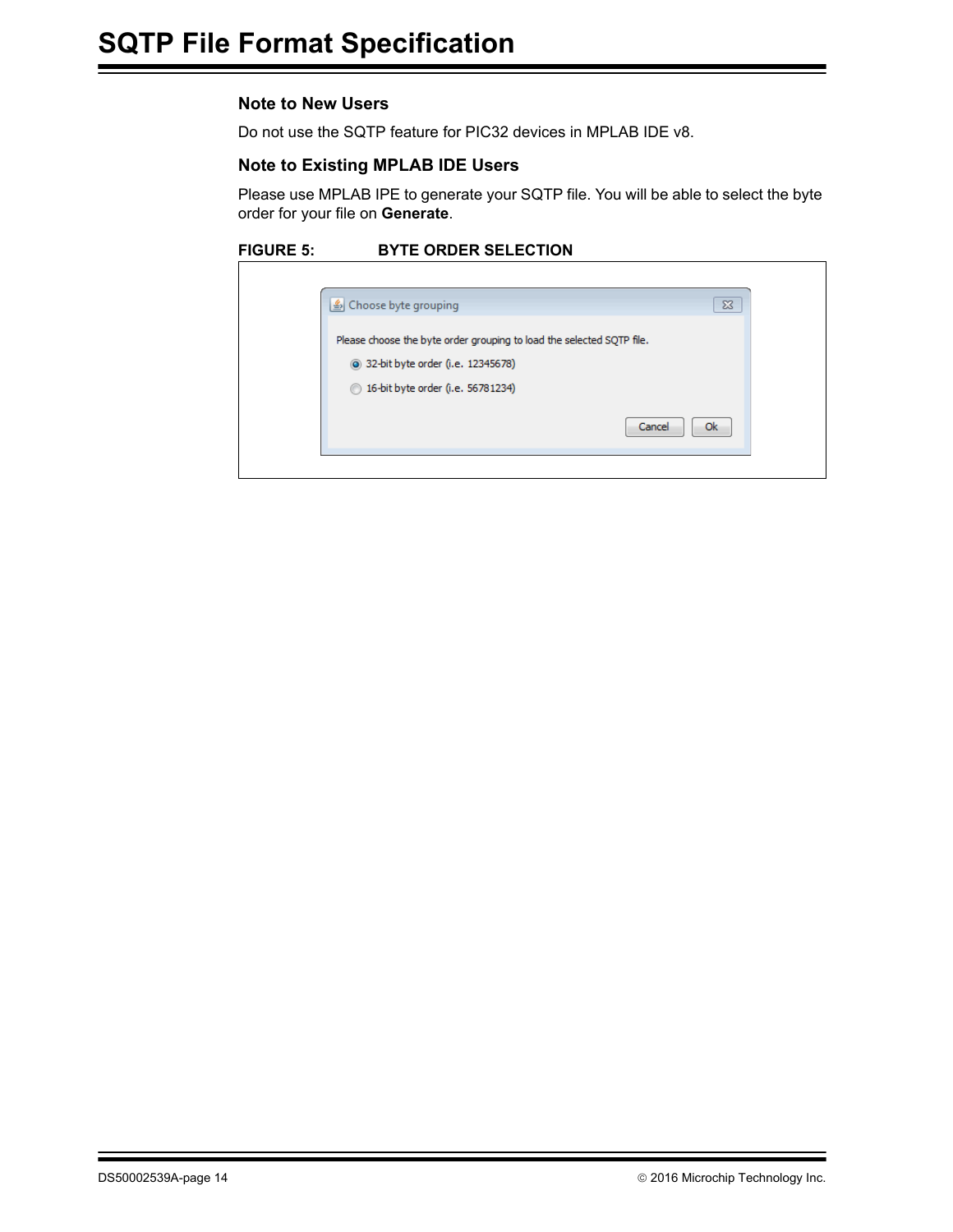## <span id="page-14-0"></span>**APPENDIX B: DIFFERENCES IN THE SQTP FEATURE BETWEEN MPLAB IDE v8.XX AND MPLAB IPE FOR THE FLASH DATA MEMORY REGION**

[Table 1-4](#page-14-1) shows examples of SQTP files created by MPLAB IDE v8.92 and several versions of MPLAB IPE for the PIC12F529T39A Flash Data memory region.

Issues with these files are discussed in the following sections:

- [Issue 1: RETLW Included in SQTP file](#page-14-2)
- [Issue 2: SQTP Does Not Load Properly](#page-15-0)
- [Issue 3: MPLAB IDE v8 SQTP File Addressing Not Intel Hex Standard](#page-15-1)

| <b>Example</b> | <b>IDE</b>                      | <b>Settings</b>                                                                                                                                                                                         | <b>SQTP File</b>                                                                                                                                  |
|----------------|---------------------------------|---------------------------------------------------------------------------------------------------------------------------------------------------------------------------------------------------------|---------------------------------------------------------------------------------------------------------------------------------------------------|
|                | MPI AB <sup>®</sup> IDF v8.92   | Generation Method: Random*<br>Location: Flash Data<br>Access Method: RETLW (Raw<br>Data selection unavailable)<br>Start Address (Hex): 0<br>Number of Bytes (Dec): 2<br>Number of Parts (Dec): 5        | :020000040000fa<br>:04060000F808D1081D<br>:040600005508B308DE<br>:04060000850852080F<br>:040600009B08EC085F<br>:040600006008840802<br>:00000001FF |
| $\overline{2}$ | MPLAB IPE v2.20<br>(and before) | Generation Method: Random*<br>Location: Flash Data<br>Access Method: RETLW (Raw<br>Data selection unavailable)<br>Start Address (Hex): 600<br>Number of Bytes (Dec): 2<br>Number of Parts (Dec): 5      | :020000040000FA<br>:04060000F808D1081D<br>:040600005508B308DE<br>:04060000850852080F<br>:040600009B08EC085F<br>:040600006008840802<br>:00000001FF |
| 3              | MPLAB IPE v2.25                 | Generation Method: Random*<br>Location: Flash Data<br>Access Method: RETLW (Raw<br>Data selection unavailable)<br>Start Address (Hex): 600<br>Number of Bytes (Dec): 2<br>Number of Parts (Dec): 5      | :020000040000FA<br>:040C0000F808D10817<br>:040C00005508B308D8<br>:040C00008508520809<br>:040C00009B08EC0859<br>:040C000060088408FC<br>:00000001FF |
| 4              | MPLAB IPE v2.26<br>(and later)  | Generation Method: Random*<br>Location: Flash Data<br>Access Method: Raw Data<br>(RETLW selection unavail-<br>able)<br>Start Address (Hex): 600<br>Number of Bytes (Dec): 2<br>Number of Parts (Dec): 5 | :020000040000FA<br>:020C0000F8D129<br>:020C000055B3EA<br>:020C000085521B<br>:020C00009BEC6B<br>:020C000060840E<br>:00000001FF                     |

#### <span id="page-14-1"></span>**Table 1-4: SQTP Files for the PIC12F529T39A**

\* The same "random" serial numbers are shown in each example for comparison.

#### <span id="page-14-2"></span>**Issue 1: RETLW Included in SQTP file**

In Examples 1, 2 and 3, the RETLW option for the SQTP file should not have been allowed for Flash data because Flash data is equivalent to the EEPROM region which should not contain the RETLW instruction.

Example 4 shows the issue fixed and does not have the option for RETLW in Flash data memory.

For the examples in [Table 1-4,](#page-14-1) RETLW is 08h.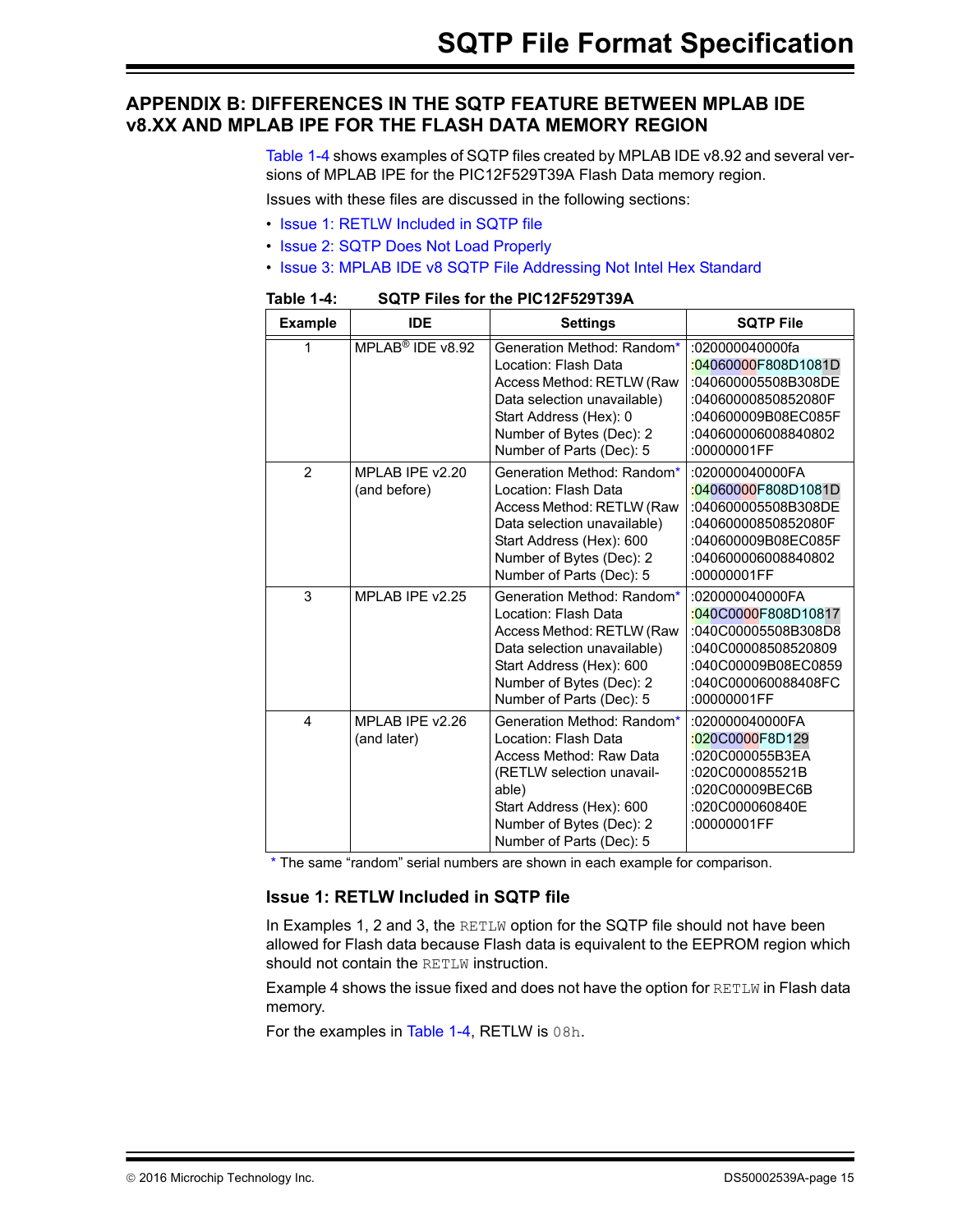## <span id="page-15-0"></span>**Issue 2: SQTP Does Not Load Properly**

For Example 1, the incorrectly-added RETLW instruction in the SQTP file (see Issue 1: [RETLW Included in SQTP file\)](#page-14-2) is omitted when the file is reloaded into IDE memory. For Examples 2 and 3, the SQTP file is reloaded into IPE memory with the RETLW instruction. See [Table 1-5.](#page-15-2)

| <b>From Examples</b>         | <b>Flash Data Memory View</b>                                                                                                                                                                                                                                  |  |  |
|------------------------------|----------------------------------------------------------------------------------------------------------------------------------------------------------------------------------------------------------------------------------------------------------------|--|--|
| 1 of Table 1-4               | <b>E.</b> Flash Data<br>Address<br>00   01   02  <br>03   04<br>F8 D1) FF<br>600<br>$\mathbf{FF}$<br>$\mathbf{FF}$<br>FF<br>610<br>FF<br>FF<br>FF<br>620<br>FF<br>FF<br>FF<br>FF<br>630<br>FF FF FF FF FF<br>$\overline{\phantom{a}}$                          |  |  |
| $2^*$ and $3^*$ of Table 1-4 | <b>名 Flash Data</b><br>Address<br>$\circ$<br>2<br>3<br>4<br>1<br>Œ8<br>08<br>D <sub>1</sub><br>FF<br>08<br>000000<br><b>FF</b><br>000010<br><b>FF</b><br>FF<br><b>FF</b><br>FF<br>FF<br>FF<br>000020<br>FF<br>FF<br>FF<br>FF<br>FF<br>FF<br>000030<br>FF<br>FF |  |  |

<span id="page-15-2"></span>**Table 1-5: SQTP Reloaded into IDE/IPE Memory**

\* Flash Data memory begins at 600h. MPLAB IPE memory window shows first address of this memory region as 0h.

## <span id="page-15-1"></span>**Issue 3: MPLAB IDE v8 SQTP File Addressing Not Intel Hex Standard**

MPLAB IDE v8 does not follow the Intel Hex file standard in addressing Flash data. There is no issue for those who generate and use the file in MPLAB IDE v8. However, there is an issue when the SQTP files from MPLAB IDE v8 are used in MPLAB IPE before v2.25. The issue has been fixed in MPLAB IPE v2.25 (and later).

As seen in the examples in [Table 1-4,](#page-14-1) Examples 1 and 2 have an SQTP file address of 0600, where as Examples 3 and 4 correctly show 0C00.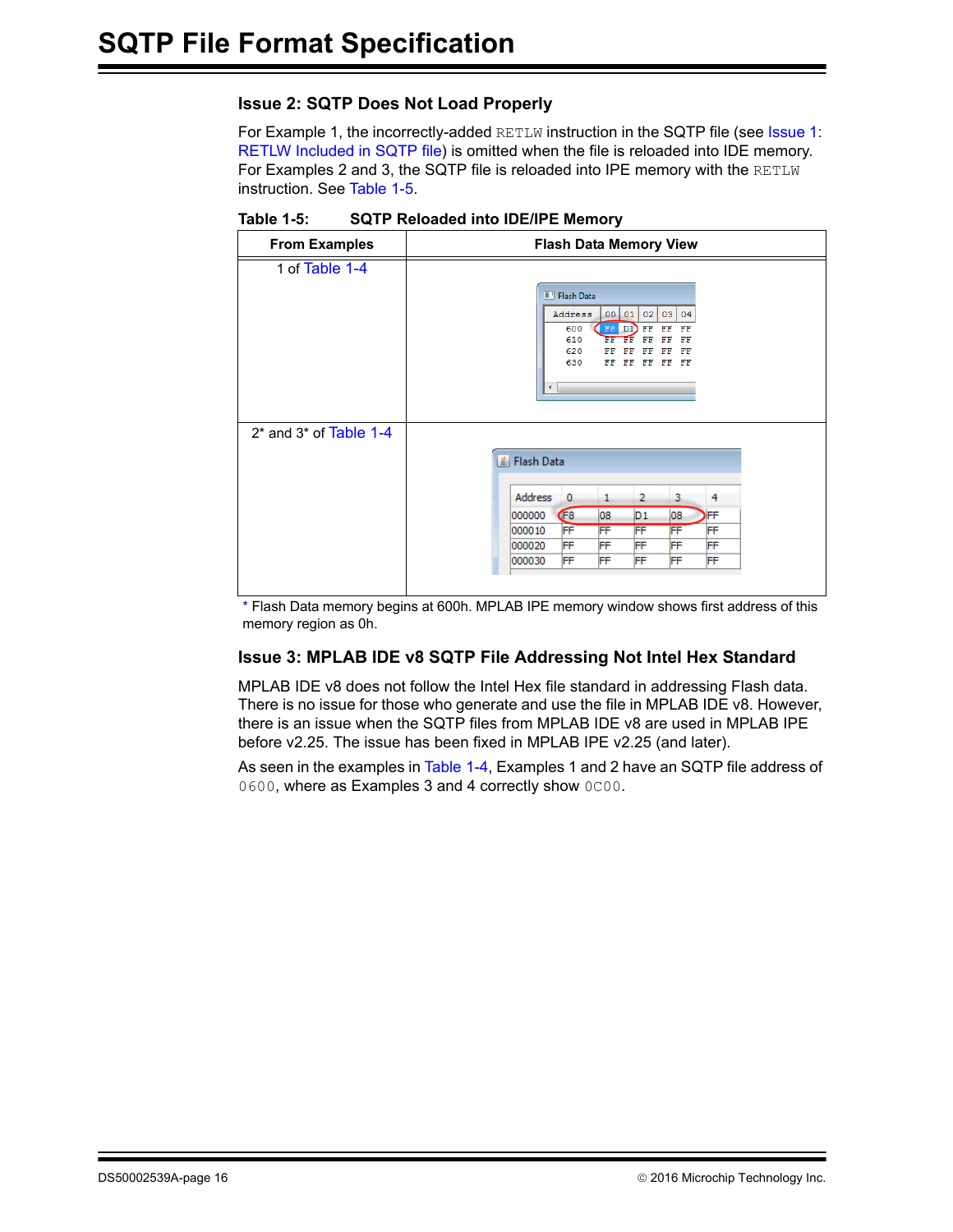#### **Note the following details of the code protection feature on Microchip devices:**

- Microchip products meet the specification contained in their particular Microchip Data Sheet.
- Microchip believes that its family of products is one of the most secure families of its kind on the market today, when used in the intended manner and under normal conditions.
- There are dishonest and possibly illegal methods used to breach the code protection feature. All of these methods, to our knowledge, require using the Microchip products in a manner outside the operating specifications contained in Microchip's Data Sheets. Most likely, the person doing so is engaged in theft of intellectual property.
- Microchip is willing to work with the customer who is concerned about the integrity of their code.
- Neither Microchip nor any other semiconductor manufacturer can guarantee the security of their code. Code protection does not mean that we are guaranteeing the product as "unbreakable."

Code protection is constantly evolving. We at Microchip are committed to continuously improving the code protection features of our products. Attempts to break Microchip's code protection feature may be a violation of the Digital Millennium Copyright Act. If such acts allow unauthorized access to your software or other copyrighted work, you may have a right to sue for relief under that Act.

Information contained in this publication regarding device applications and the like is provided only for your convenience and may be superseded by updates. It is your responsibility to ensure that your application meets with your specifications. MICROCHIP MAKES NO REPRESENTATIONS OR WARRANTIES OF ANY KIND WHETHER EXPRESS OR IMPLIED, WRITTEN OR ORAL, STATUTORY OR OTHERWISE, RELATED TO THE INFORMATION, INCLUDING BUT NOT LIMITED TO ITS CONDITION, QUALITY, PERFORMANCE, MERCHANTABILITY OR FITNESS FOR PURPOSE**.** Microchip disclaims all liability arising from this information and its use. Use of Microchip devices in life support and/or safety applications is entirely at the buyer's risk, and the buyer agrees to defend, indemnify and hold harmless Microchip from any and all damages, claims, suits, or expenses resulting from such use. No licenses are conveyed, implicitly or otherwise, under any Microchip intellectual property rights unless otherwise stated.

*Microchip received ISO/TS-16949:2009 certification for its worldwide headquarters, design and wafer fabrication facilities in Chandler and Tempe, Arizona; Gresham, Oregon and design centers in California and India. The Company's quality system processes and procedures are for its PIC® MCUs and dsPIC® DSCs, KEELOQ® code hopping devices, Serial EEPROMs, microperipherals, nonvolatile memory and analog products. In addition, Microchip's quality system for the design and manufacture of development systems is ISO 9001:2000 certified.*

# **QUALITY MANAGEMENT SYSTEM CERTIFIED BY DNV**  $=$  **ISO/TS** 16949 $=$

#### **Trademarks**

The Microchip name and logo, the Microchip logo, AnyRate, AVR, AVR logo, AVR Freaks, BeaconThings, BitCloud, CryptoMemory, CryptoRF, dsPIC, FlashFlex, flexPWR, Heldo, JukeBlox, KEELOQ, KEELOQ logo, Kleer, LANCheck, LINK MD, maXStylus, maXTouch, MediaLB, megaAVR, MOST, MOST logo, MPLAB, OptoLyzer, PIC, picoPower, PICSTART, PIC32 logo, Prochip Designer, QTouch, RightTouch, SAM-BA, SpyNIC, SST, SST Logo, SuperFlash, tinyAVR, UNI/O, and XMEGA are registered trademarks of Microchip Technology Incorporated in the U.S.A. and other countries.

ClockWorks, The Embedded Control Solutions Company, EtherSynch, Hyper Speed Control, HyperLight Load, IntelliMOS, mTouch, Precision Edge, and Quiet-Wire are registered trademarks of Microchip Technology Incorporated in the U.S.A.

Adjacent Key Suppression, AKS, Analog-for-the-Digital Age, Any Capacitor, AnyIn, AnyOut, BodyCom, chipKIT, chipKIT logo, CodeGuard, CryptoAuthentication, CryptoCompanion, CryptoController, dsPICDEM, dsPICDEM.net, Dynamic Average Matching, DAM, ECAN, EtherGREEN, In-Circuit Serial Programming, ICSP, Inter-Chip Connectivity, JitterBlocker, KleerNet, KleerNet logo, Mindi, MiWi, motorBench, MPASM, MPF, MPLAB Certified logo, MPLIB, MPLINK, MultiTRAK, NetDetach, Omniscient Code Generation, PICDEM, PICDEM.net, PICkit, PICtail, PureSilicon, QMatrix, RightTouch logo, REAL ICE, Ripple Blocker, SAM-ICE, Serial Quad I/O, SMART-I.S., SQI, SuperSwitcher, SuperSwitcher II, Total Endurance, TSHARC, USBCheck, VariSense, ViewSpan, WiperLock, Wireless DNA, and ZENA are trademarks of Microchip Technology Incorporated in the U.S.A. and other countries.

SQTP is a service mark of Microchip Technology Incorporated in the U.S.A.

Silicon Storage Technology is a registered trademark of Microchip Technology Inc. in other countries.

GestIC is a registered trademark of Microchip Technology Germany II GmbH & Co. KG, a subsidiary of Microchip Technology Inc., in other countries.

All other trademarks mentioned herein are property of their respective companies.

© 2016, Microchip Technology Incorporated, All Rights Reserved. ISBN: 978-1-5224-1024-9